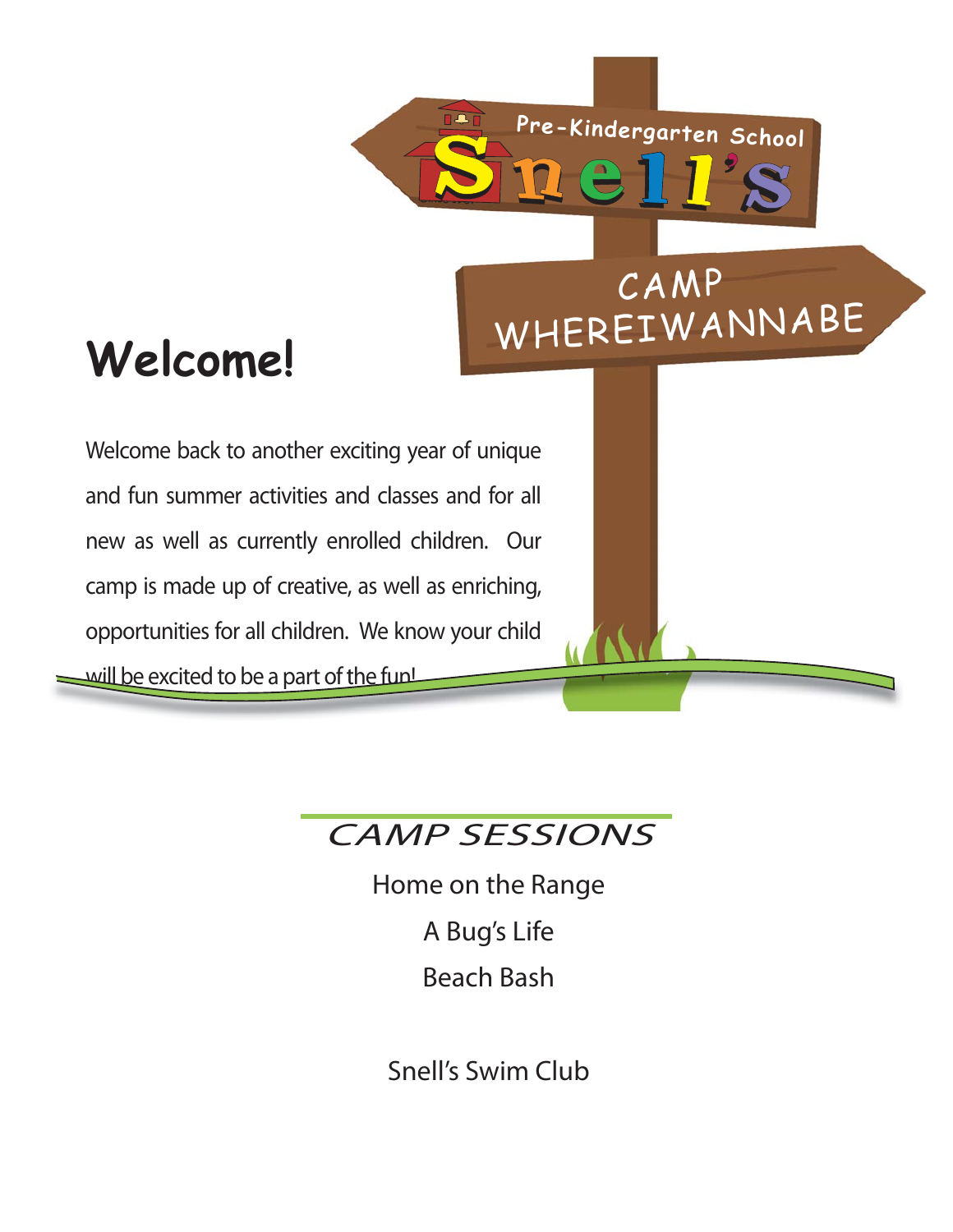

## **"HOME ON THE RANGE"**

For all children 3 (by Sept. 1, 2019) to 6 (or entering Kindergarten) Monday THROUGH Friday, June 3- June 14, 2018 - **8:30 to 11:30 a.m. i**n Rainbow Room.



 Saddle up and join us as we travel back to the "olden" days! If panning for gold, making butter from scratch, being a cowboy / cowgirl, or even just a pony ride fascinates your little one, "Home on the Range" Camp is where they are going to "wanna be"!

Total cost: \$300.00. (With Full Time or Part Time Educare, cost may vary.)

## **"A BUGS LIFE"**

For all children 3 (by Sept. 1, 2019) to 6 (or entering Kindergarten) Monday THROUGH Friday, June 17 - June 28, 2019 - **8:30 to 11:30 a.m. i**n Rainbow Room.

Grab your magnifying glass and get ready to explore the different types of bugs and reptiles the outdoors have to offer. Join us in some outdoor activities that include bug hunts, a nature walk, and possibly a visit from some "rockin' reptiles"!



Total cost: \$300.00. (With Full Time or Part Time Educare, cost may vary.)

## **"BEACH BASH"**

For all children 3 (by Sept. 1, 2019) to 6 (or entering Kindergarten)

Monday THROUGH Friday MORNINGS, July 8 - 19, 2019 - **8:30 to 11:30 a.m. i**n Rainbow Room.



Put on your flip-flops and come get your toes in the sand as we go to the "Beach". Let's soak up some sun as we explore types of sea creatures but also a LOT of outdoor "splishin' n splashin'" with tons of water play!

Total cost: \$250.00. (With Full Time or Part Time Educare, cost may vary.)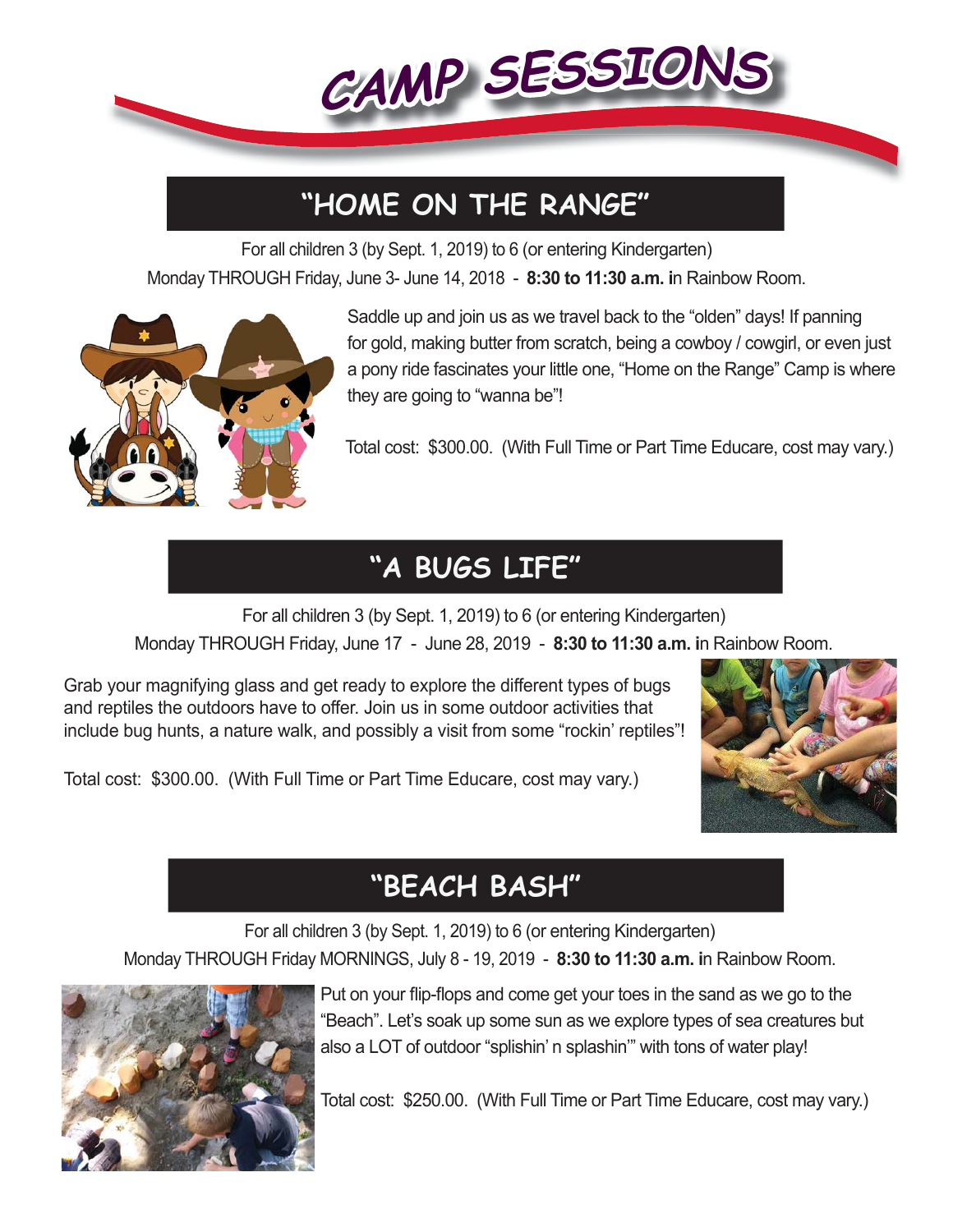

FOR ALL CHILDREN 2.5 YEARS AND OLDER

2 TWO-WEEK SESSIONS - JUNE 3 TO JUNE 27 AND 1 TWO-WEEK SESSIONS - JULY 8 TO JULY 18.

EACH SESSION IS \$140.00 - SECOND SESSION IS \$120.00 (FOR SAME CHILD) EACH SESSION IS TWO WEEKS, MONDAY - THURSDAY - EIGHT - 1/2 HOUR LESSONS.

- \* SWIM LESSONS ARE IN OUR HEATED POOL
- $*$  EXPERIENCED AND QUALIFIED SWIM INSTRUCTOR.
- \* MAXIMUM OF 3 CHILDREN PER LESSON WITH THE INSTRUCTOR
- \* WE ENDEAVOR TO MATCH ABILITY LEVELS.

EACH LESSON ADDS TO A CHILD'S CONFIDENCE AND PROGRESS! **NO DEDUCTIONS OR MAKE-UPS FOR ABSENCES.** 

#### CANCELLATIONS MUST BE MADE TWO WEEKS IN ADVANCE TO RECEIVE REFUND.

You will be notified by email to confirm your session.

(Interested in a Mommy/Daddy & Me class or an adult lesson - private or semi-private -let us know!) See the REGISTRATION FORM INSERT for session dates and registration information!

Learning to swim is a MUST for all young children. *Don't wait!! Sessions fill quickly.* 

## **IMPORTANT INFORMATION FOR ALL CLASSES!**

Each camp session will be held in Rainbow Room. Classes will begin promptly at 8:30 am and your child will need to be picked up by 11:30 am unless other arrangements for Rainbow Room have been made.

Reminder: Enrolled children must be toilet trained, (NO pull-ups). Please call the school if you have any questions - 478-6161. Confirmations of enrollment will be emailed prior to the start of each class. Enrollees new to Snell's must fill out and sign the necessary Enrollment Packet forms on or before your child's first day. Your child's updated immunization record must be on file at the start of class. We reserve the right to cancel a class prior to its start date; parents will be notified and payments will be refunded. Check out our web page at www.snellsprek.com for more information on the summer and fall programs and events!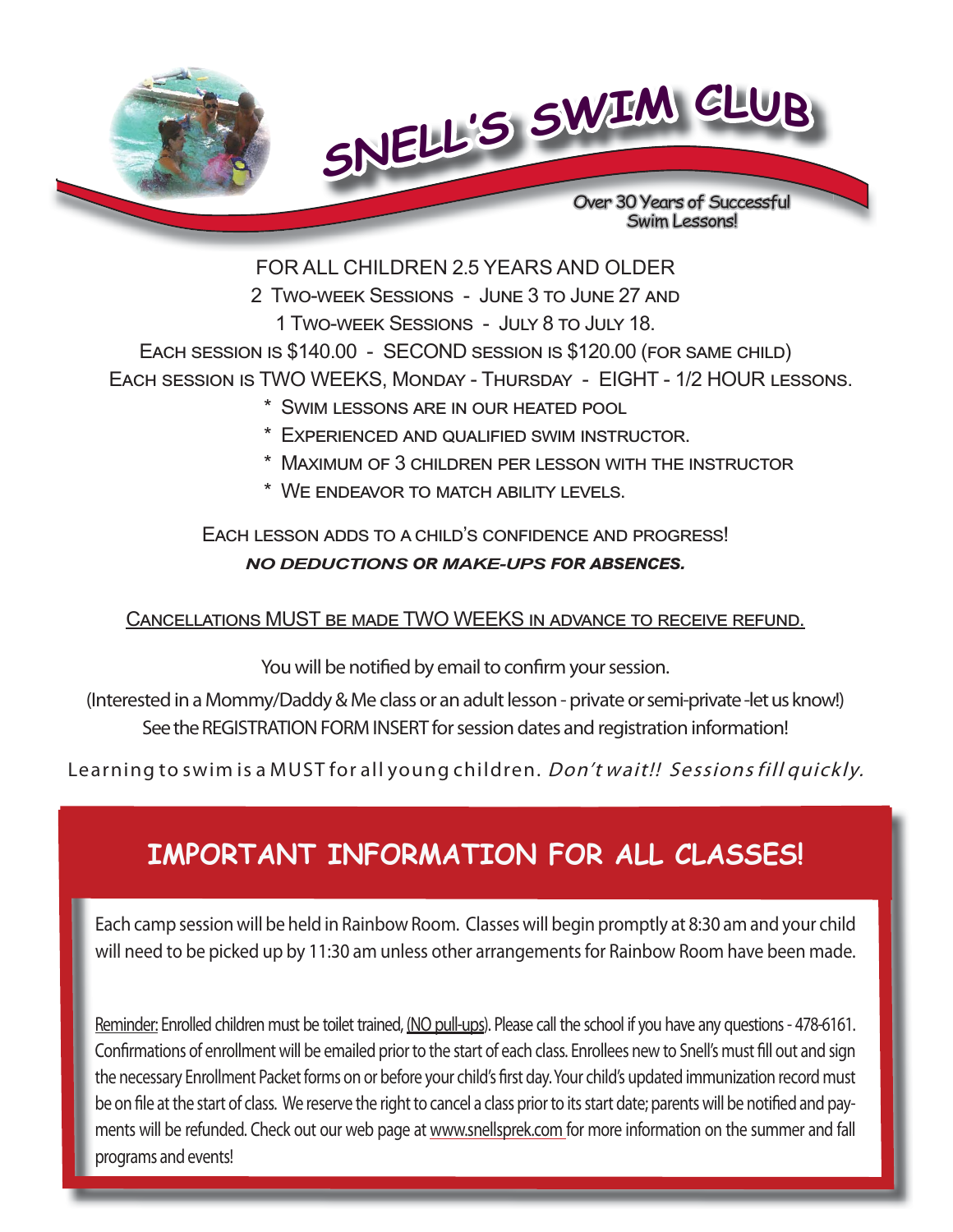

All children enrolled in Full-time and Part-time Rainbow Room this summer are expected to take part in our Summer Camp program , Camp WHEREIWANNABE!. Your child will love being a part of the FUN! Rainbow Room will be open throughout the summer (May 28 through July 26). We accommodate working parents' hours in this classroom! Entrance age is 3 by Sept.1, 2019 (and potty trained, no Pull-Ups) and includes children up to age six (beginning Kindergarten). This summer, this special classroom will be offering fun, thematic two week camp sessions and, along with the normal daily afternoon routine, will provide continuing stimulation and growth for your child. We will incorporate music, art, math, language, and science into lots of indoor and outdoor summer oriented activities.

#### **Rainbow Room will be closed Monday, May 27 in observance of Memorial Day. Rainbow Room will be closed July 4th and 5th for the 4th of July holiday.**

Rainbow Room is available before and after your child's "specialized summer camp". Our hours are 7:30 am to 5:30 pm. FULL TIME and PART TIME spaces are available.

For parents with FULL TIME EDUCARE CONTRACTS (ONLY). Our Policy at Snell's is that Educare is a by-product of our Pre-K Programs which is now true of our Summer Camp Programs. We are offering fun (as well as educational) programs for all children during the summer. Using Educare on a full-time or part-time basis during the summer means your child will be participating in Camp WHEREIWANNABE (does not include Swim Club). Since our Camp Sessions are 5 days a week, there is an additional small charge to cover the extended cost.

Individual Camp Sessions (8:30 am - 11:30 am) - Mon-Fri \$300 per 2 week session Full-time Rainbow Room with Camp Sessions \$875 per month

**Contracted Part-time hours are also available for parents needing care before or after one of our Summer Camp Sessions. Cost is \$8.50 per hour but please contact the offi ce for best pricing available with the hours you may need.**

For parents who will be continuing with us into the 2019-20 school year, this year Rainbow Room will close for one week, July 29 to August 2, for the annual refurbishing of the school and WILL RE-OPEN for working parents on Monday, August 5. The school will be closed, again, on Monday, August 12, for a Teacher Inservice day and will reopen for Snell's 113<sup>th</sup> "Fall Term" on Tuesday, August 13, 2019, with orientation week for our Pre-Kindergarten Classes. (See Fall Registration Info.)

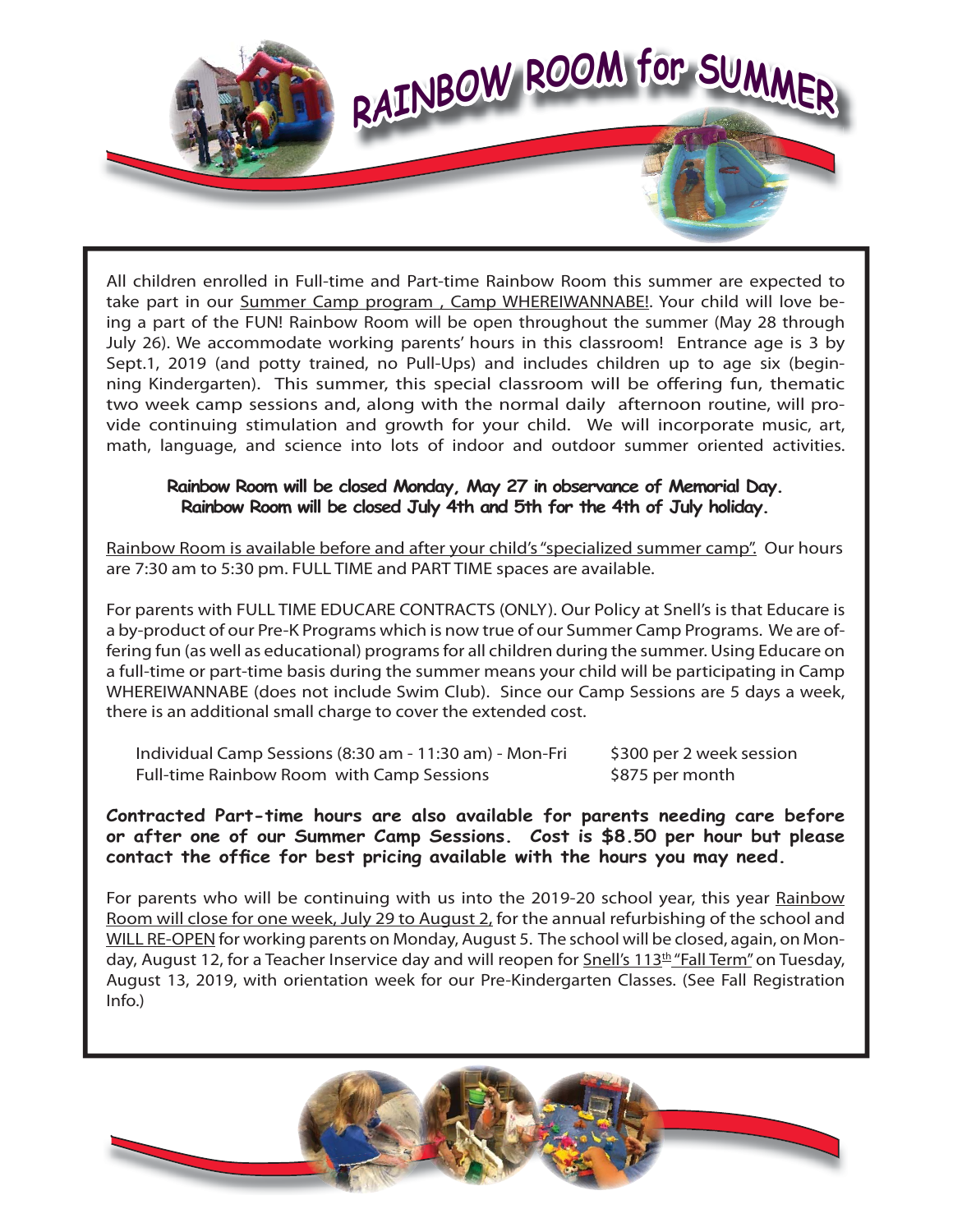## **Snell's Camp WHEREIWANNABE 2019 Registration**

#### Please read and carefully fill out BOTH PAGES of this form

The deposit for each class chosen must be SUBMITTED WITH THIS FORM to confirm a place for your child or children. The balance is due the FIRST DAY of each program. For SNELL'S SWIM CLUB, full tuition must be submitted with registration.

REMINDER: For parents with FULL TIME Educare Contracts (ONLY), please see Full Time Educare "rate page" in our "Summer Brochure".

**Home on the Range** - Deposit: \$150. / Balance Due: \$150. / See Rate for Educare Contracts

**A Bugs Life**– Deposit \$150. / Balance Due: \$150 / See Rate for Educare Contracts

**Beach Bash** - Deposit: \$150. / Balance Due: \$150. / See Rate for Educare Contracts

#### **Need Full or Part-time Rainbow Room for the summer - Please fill out information on second page**

#### **"Snell's Swim Club"** -Total Due: \$140.- *Please Fill Out "Swim Club" Information Below*

Your deposit ensures your child's place in the class. Confirmation and information will be sent to you prior to the start of class regarding the necessary information pertaining to each class. Your deposit will be returned, if the class is full when we receive your deposit, (your name will be put on the waiting list), or if minimum enrollment in the class was not achieved and the class is canceled.

#### **ENCLOSED IS MY DEPOSIT PAYMENT TO CONFIRM ENROLLMENT:**

**SNELL'S SWIM CLUB:** \$140.00 per child/session or \$260.00 w/ 2nd session (same child) CASH CHECK \$

| <b>SUMMER PROGRAM CLASS DEPOSIT FEE:</b> Please mark the classes above for which you are enrolling. CASH CHECK \$ |  |  |
|-------------------------------------------------------------------------------------------------------------------|--|--|
|                                                                                                                   |  |  |

□ I wish to pay by Credit Card - You will be billed through Curacubby, Snell's online invoicing service.

There is an additional 2.9% + \$.55 charge per credit transaction.

### **SNELL'S SWIM CLUB - 2019**

#### **(PLEASE FILL OUT ADDITIONAL CONTACT INFORMATION ON THE BACK OF THIS FORM)**

Reminder: Each session includes 8, half hour lessons, Monday-Thursday

#### *For Flexibility in scheduling, please choose 3 sessions you are able to attend in order of preference (1,2,3).*

| Session 1: June $3-13$         | Please fill in information for Instructor: |  |  |  |  |  |
|--------------------------------|--------------------------------------------|--|--|--|--|--|
| Session 2: June $17 -$ June 27 | Prefer:<br>$\Box$ A.M.<br>$\square$ P.M.   |  |  |  |  |  |
| Session 3: July $8 -$ July 18  | Age of Swimmer(s): Age of Swimmer(s):      |  |  |  |  |  |
|                                | Ability and Previous Experience:           |  |  |  |  |  |

Student's Name(s):

We try to accommodate your preference but mornings fill quickly.

*You will be notified of the EXACT DATE and TIME for lessons. Tuition is due with the return of this registration form.* **Tuition is refundable ONLY IF we have TWO WEEKS PRIOR NOTICE OF CANCELLATION OF SESSION***.*

#### PLEASE COMPLETE THE INFORMATION ON THE FOLLOWING PAGE

Here  $C<sub>II</sub>$ 

Here  $C<sub>HI</sub>$ 

Here  $\tilde{C}$ 

Cut Here